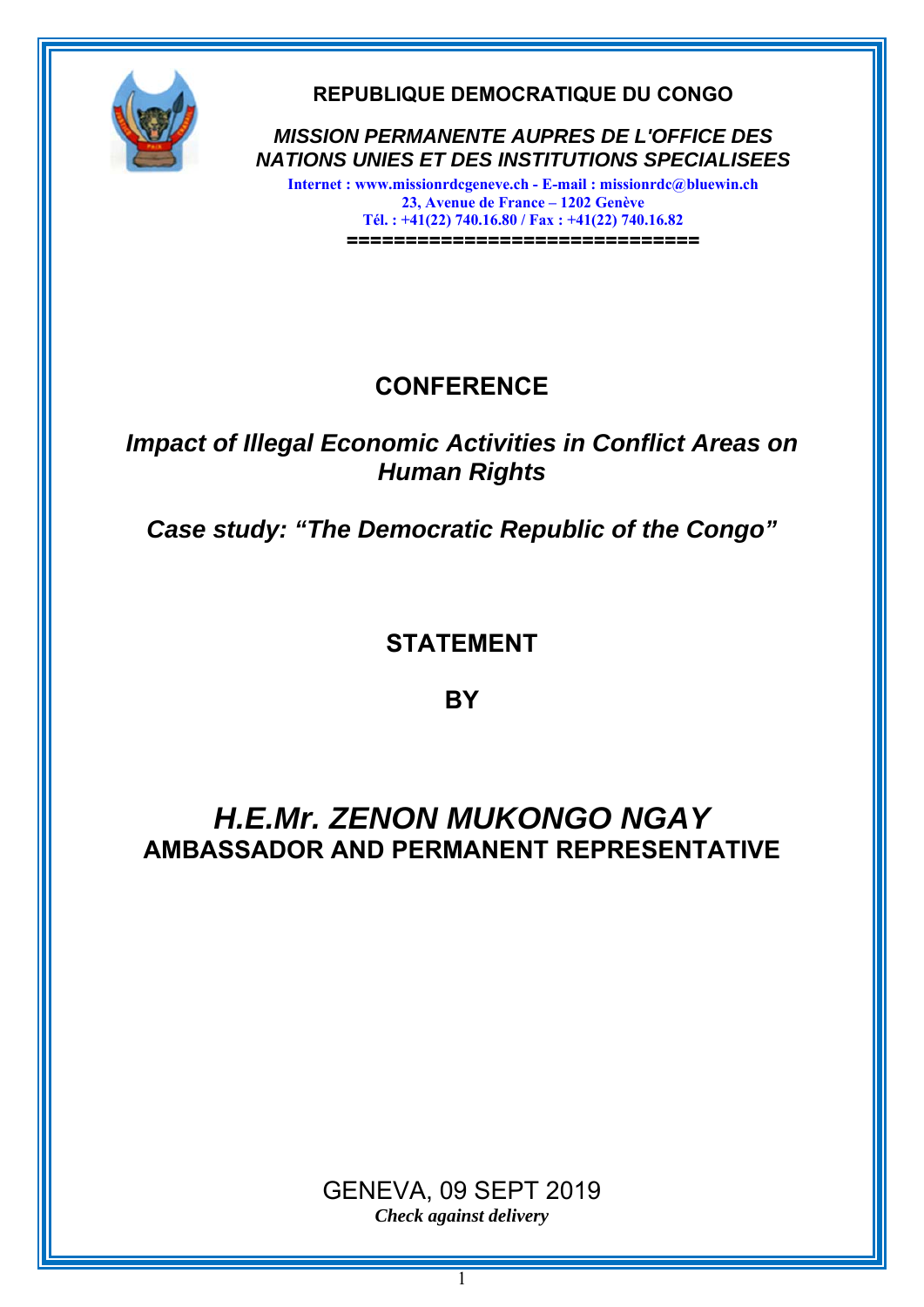#### Mr. President,

Allow me at the outset, to express my gratitude to the United Nations University for Peace and the Permanent Mission of the Republic of Azerbaijan for inviting us to this Conference on "*The Impact of Illegal Economic Activities in Conflict Areas on Human Rights".* It is an honor for me to be part of this important event and bring to the forefront of our discussions the experience of my country, the Democratic Republic of Congo (DRC). I will focus my presentation on the *Natural wealth of DRC and the failure to achieve development, preventing measures and the efforts to address the gap and the adoption of the New Mining Code.*

#### *A. Natural wealth of DRC and the failure to achieve development*

The increasing use of renewable energy technology is driving major demand for minerals such as copper and cobalt, a key ingredient in electric batteries. This could be a golden opportunity for the Democratic Republic of Congo, where the majority of the population lives in poverty. The DRC has an abundance of natural wealth, including a multitude of minerals such as diamonds, gold, copper, cobalt, cassiterite (tin ore) and coltan, as well as timber, coffee and oil. However, these vast resources have scarcely benefited the Congolese people. Instead, they have contributed to decades of conflict, numerous serious human rights abuses and violations of international humanitarian law.

Natural resources thus gradually became a driving force behind the war in my country. For instance," In 2002, the UN Panel of Experts on the Illegal Exploitation of Natural Resources and Other Forms of Wealth came to the conclusion that all coltan mines in the east of the DRC were benefiting either a rebel group or foreign armies. "Ample evidence indicates that neighboring countries were financing their military expenditure with the profits from natural resource exploitation in the DRC.

In a light of the foregoing, a large part of the gold produced in the DRCʹs Ituri region "was exported through some neighboring countries, then re‐exported as if it had been produced domestically. Foreign companies rarely controlled the source of the minerals, and sometimes paid the armed groups directly: "In a number of cases, foreign or multinational companies were directly involved in negotiations with perpetrators of serious human rights abuses, paying armed groups or providing them with facilities or logistics in order to exploit natural resources." Trafficking of natural resources in the DRC, particularly during the conflict, was closely intertwined with other criminal networks, in particular those involved in arms trafficking. "Connections with these networks enabled the perpetrators of human rights abuses in the DRC to smuggle natural resources out of the country without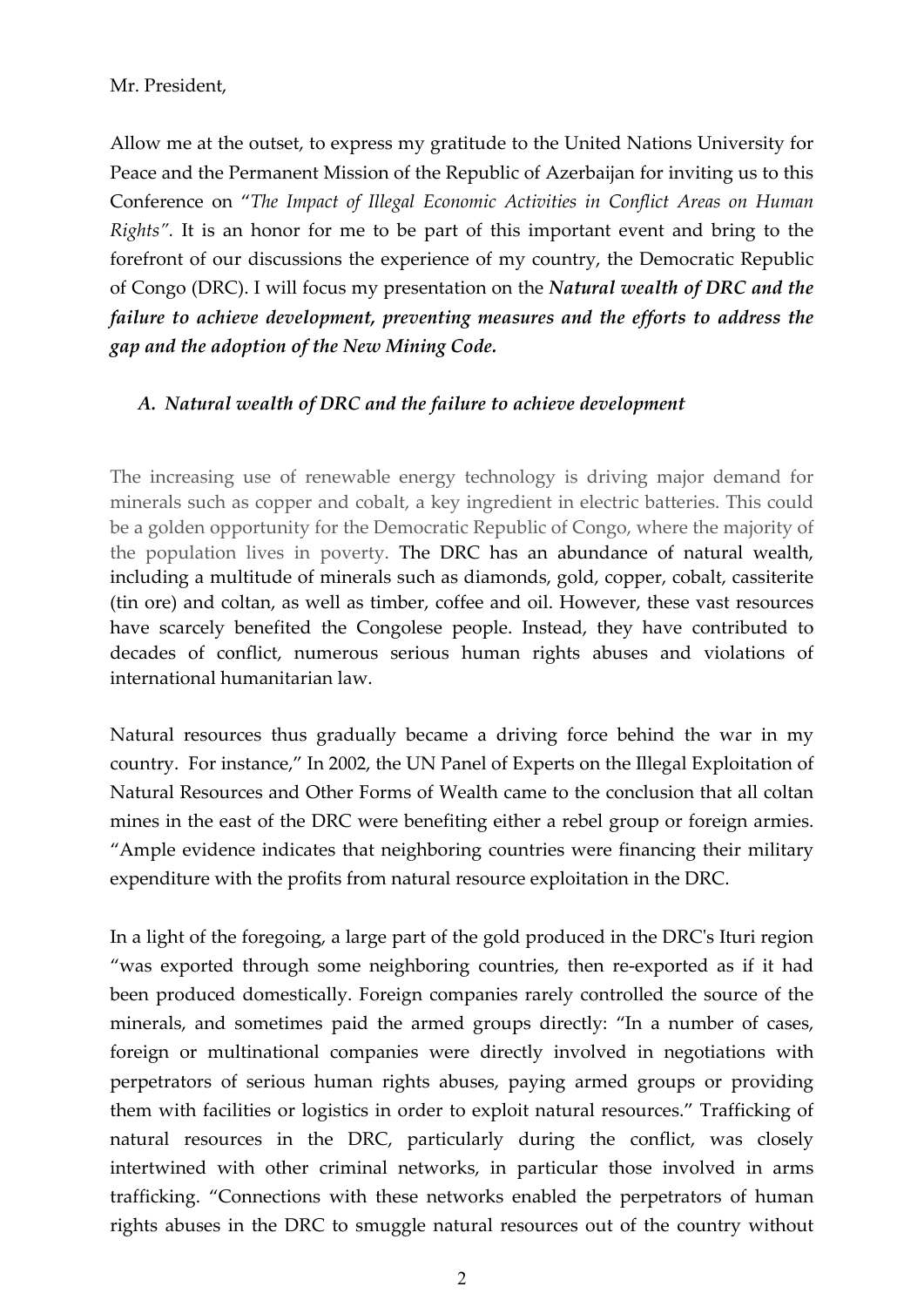any difficulty, using the profits to purchase arms and commit yet further human rights abuses."

The trade in diamonds is understood to have a key role in funding conflict even thought, one of the most valuable resource my country possess is its large reserve of diamonds. Blood diamonds fuel conflict, civil wars and human rights abuses. They have been responsible for funding recent conflicts in Africa which resulted in the death and displacement of millions of people. During these conflicts, profits from the illegal trade in diamonds, worth billions of dollars, were used by warlords and rebels to buy arms.

### *B. Preventing measures and addressing the gap*

In the DRC context, the gap between the universal acceptance of Guiding Principles or other relevant preventing measures and the accountability for human rights violations by business enterprises is at its widest. Of course, States have a duty under international law to ensure protection for human rights and to prevent abuses by non-state actors, including businesses. In the past decade, the obligation for business companies to respect human rights has been increasingly recognized, as evidenced by the UN's "Protect, Respect and Remedy" Framework and the UN Guiding Principles on business and human rights. In addition to their responsibility to respect human rights, companies must be careful not to commit or be materially involved in illegal or criminal acts that result in human rights abuses abroad.

#### *1) UN sanctions, the Kimberly Process and the Guiding Principles*

Despite a set of preventing measures put in place there are still several examples of these human rights violations by corporate companies in my country. In response, the U.N. has drafted several resolutions and imposed sanctions in order to try and curtail the illegal trade, in one hand. In another hand, an international governmental certification scheme, known as the Kimberley Process, was set up to prevent the trade in conflict diamonds.

#### **The Kimberly Process and other relevant measures**

Departing from some premises, namely the substantial amount of natural resources by which the region is endowed, that did not produce the socio‐economic wellbeing of its populations, due to disastrous effects of armed conflicts; also the key problem of the missing linkage between the supply chain and the formal economy, the ICGLR member States pushed The Regional Initiative against the illegal exploitation of natural Resources, through the development of a comprehensive approach to the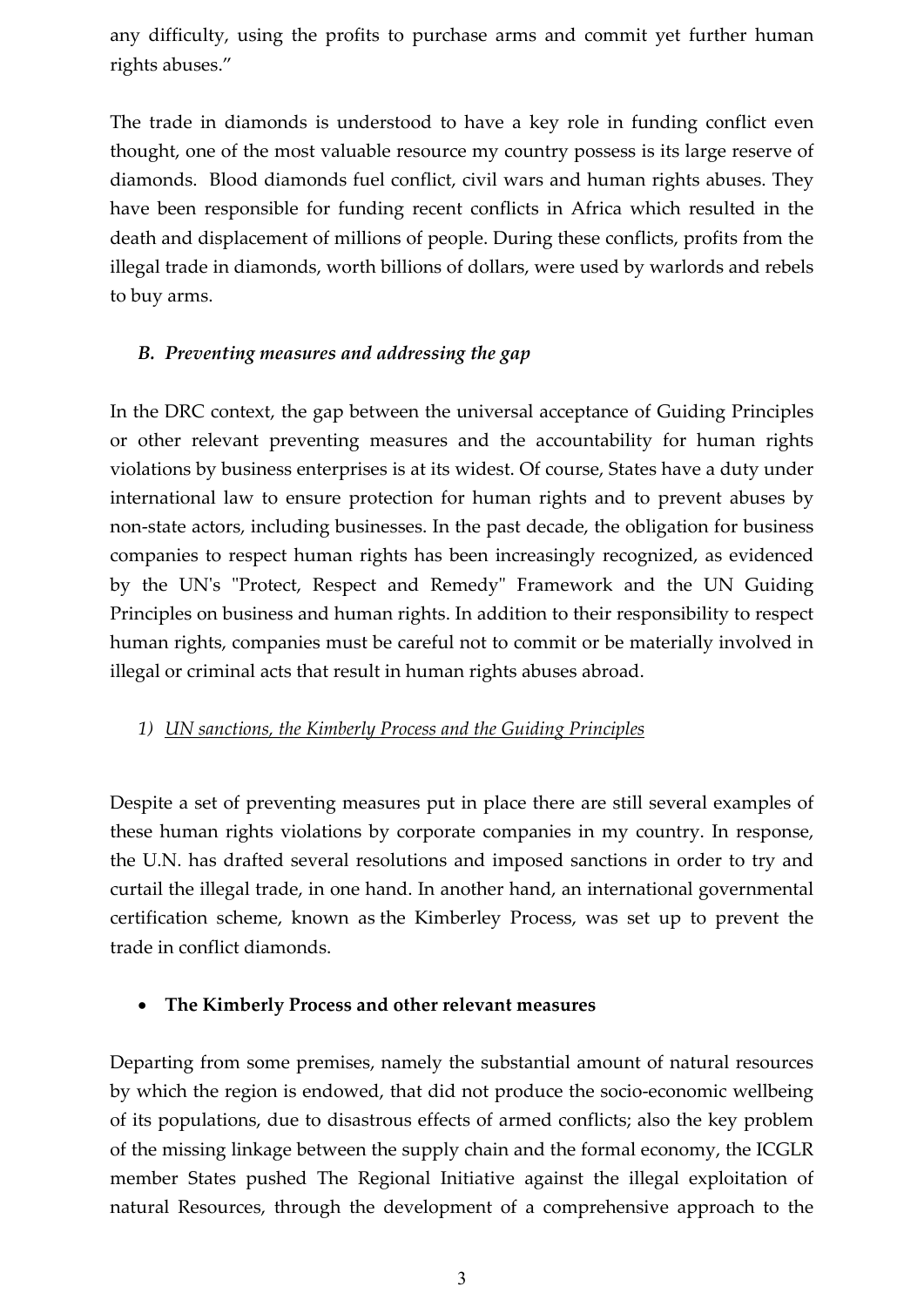predatory use of natural resources, aimed at breaking the link between mineral revenues and the financing of rebel armed groups.

In addition, the Initiative put into practice six specific tools in order to curb the illegal exploitation of natural resources in the region: a regional certification mechanism, implying the tracking of the chain of custody of four selected natural resources, namely casserite, wolfranite, coltan and gold; the harmonization of national legislations, by translating to national legislation the provisions of the Protocol among ICGLR member States; The Regional Data base on mineral flows, foreseeing the establishment of a regional database on the production and trade with selected commodities in the Great Lakes Region; The Formalization, by encouraging the transformation of artisanal mining, to increase transparency and help reduce fraud; The Extractive Industries Transparency Initiative peer learning mechanism, and the extension of the initiative to cover small scale mining; Finally a Whistle‐blowing mechanism, aiming at capitalizing on the knowledge of individuals witnessing or participating in illicit mineral activities.

The ICGLR connected its activities with other relevant actors in the areas of mutual interest. So is the case of OECD with the Due diligence on Responsible Supply Chains of Minerals from Conflict‐Affected Areas, with the objective of preventing the extraction and trade in minerals from conflict areas; the GIZ, of Germany and through it the European Union, providing technical advice and support for the ICGLR; ITRI, an organization representing major tin producers; the Partnership Africa Canada, a non‐governmental organization which undertakes research and policy dialogue on the promotion of peace and development in Africa.

My Government has also agreed to follow these Processes in hopes of preventing the export of illegal minerals. However, the efforts are not enough to stop the trafficking of diamonds. Several steps must be taken to strengthen the Kimberley Process. Government policies within the Country are also changing with the late reform of the mining legislation aiming at stabilizing the economy and ending the poverty and instability in the country.

#### **UN sanctions**

The U.N. Security Council has adopted several resolutions imposing sanctions in order to try and curtail the illegal trade. In the countries where sanctions have been imposed, it was argued that they must remain in place, and if possible refined, as a preventive and protective role. In a Presidential Statement adopted in June 2013 the Security Council emphasized the importance of improving the work of and strengthening the contributions made by sanctions committees and the expert's groups and panels established by the Council in dealing with the impact of the illegal exploitation of natural resources on conflicts in the countries under consideration.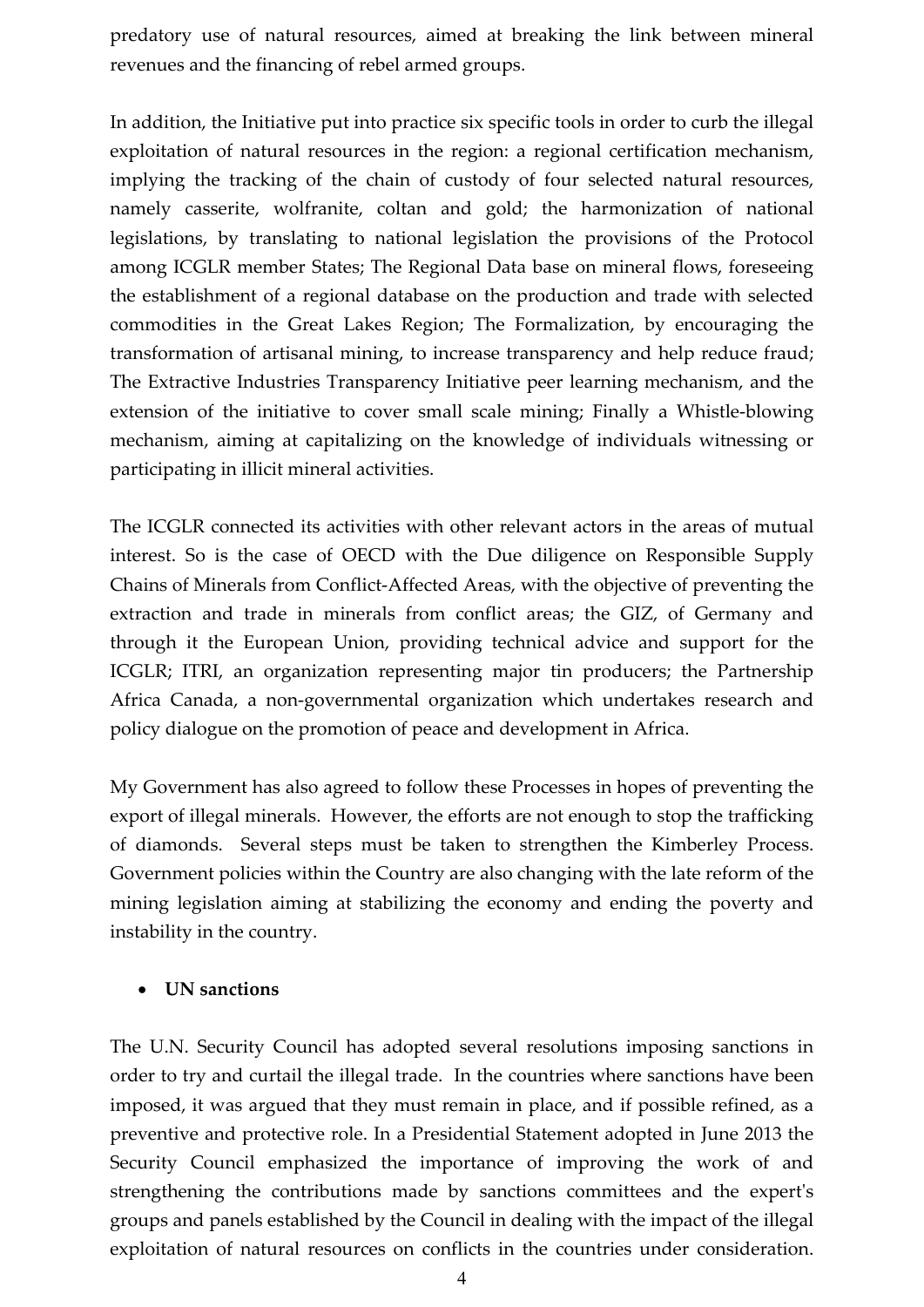The Council also expressed its readiness to consider imposing targeted and graduated measures in context of country‐specific resolutions against individuals and entities involved in the persistent illegal exploitation of natural resources that play a role in triggering, financing or prolonging conflict when appropriate to the situation on the ground.

### **Guiding principles on business and human rights**

Among the decisions taken by the international community to prevent the illegal exploitation of natural resources in conflict zones, it is worth to mention Guiding principles on business and human rights. Indeed, my country recognizes the universal acceptance of the framework as a platform for action and accountability against which the conduct of both States and companies can be assessed. It is also undeniable that the Guiding Principles framework clarifies the State duty to protect against business related human rights abuse, the responsibility of companies to respect human rights, and the need to strengthen access to appropriate and effective remedies for victims of business-related human rights abuse. But yet, the Guiding principles remain to be only a voluntary framework and are based on good will of the UN Member States and business community.

That is the reason why my Government policy within the Country is changing with the late reform of the mining legislation aiming at stabilizing the economy and ending the poverty and instability in the country.

#### *2) Amending the Mining Code*

**On 9 March 2018, the Democratic Republic of Congo enacted Law No. 18/001 amending its Mining Code of 2002. The 2002 code sought, above all, to liberalise the country's mining sector and reduce applicable taxation in order to attract foreign investment and make the industry more competitive internationally. The hope was that this would stimulate the economy of this war‐torn country and help the fight against poverty. However, despite an increase in mining activity, the code failed to deliver the economic, social and environmental benefits that the government had expected. For this reason, in 2012 the government initiated a revision of the 2002 code. The 2018 code is the result of that revision and includes important changes on all three fronts.**

**The new code seeks to give the local population a greater role in the country's mining industry. For example, mining activities are brought within the scope of DRC's law on subcontracting in the private sector, meaning that they can be subcontracted only to companies whose capital is held predominantly by Congolese citizens (Art. 108);** at least 10% of the capital of mining companies must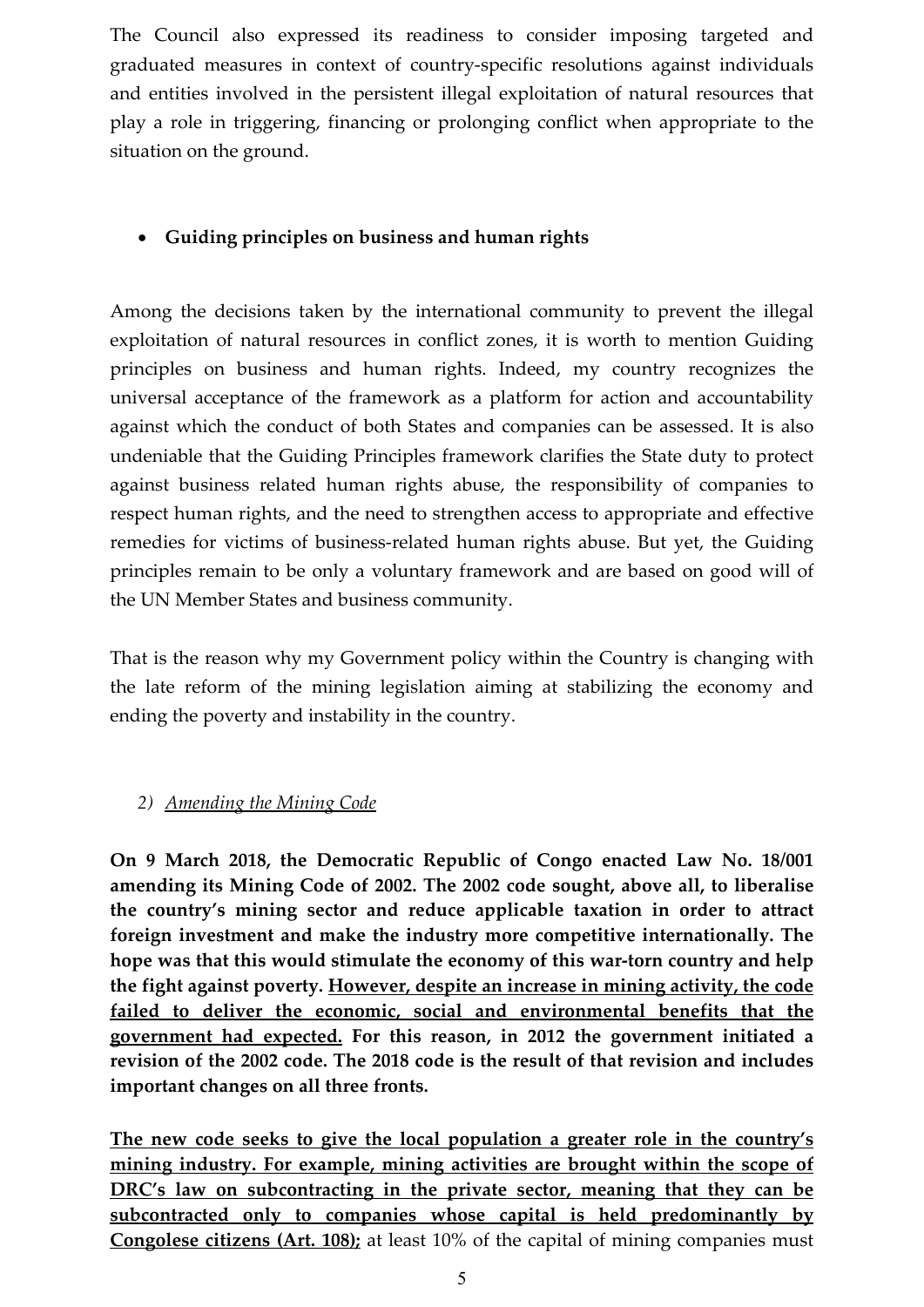be held by Congolese citizens (Art. 71); and only Congolese citizens are permitted to conduct artisanal mining operations (Art. 26).

**New criminal offences have also been introduced to help achieve the aims underlying the revised code. They include the pillaging of natural mineral resources, punishable by imprisonment and a fine of between USD 250,000 and USD 500,000; the infringement of human rights, punishable by a fine of USD 10,000 per day for the duration of the infringement or by a fine three times the value of the products traded**; **and the undermining of transparency and traceability in the mining industry, punishable by a fine of between USD 100,000 and USD 1,000,000.**

**One of the government's concerns in revising the Mining Code was to increase state revenue from mining activities. The new code increases the rates of royalties payable by holders of mining concessions**. According to Article 241 of the revised law, the rate for iron and ferrous metals rises from 0.5% to 1%, and the rate for nonferrous metals from 2% to 3.5%. **Further, a new category of "strategic substances" has been created, to which a rate of 10% applies. Minerals defined as "strategic" include those from which the government wishes to derive maximum return while demand is high and before reserves run out.** It is possible that they will include cobalt, of which DRC is the world's top producing country.

**Furthermore, under the new code, the royalties are calculated on the basis of the gross commercial value of the product and become due when the product leaves the site of extraction.** Under the 2002 code, they were calculated on the basis of the net value of sales after deduction of transport, product control, insurance and marketing costs and became due when the product was sold.

**Other amendments of a financial nature include the obligation for exporters of minerals to repatriate to their DRC bank account a larger proportion of their export income than was the case under the old code**.

On the social and environmental fronts, DRC has introduced reforms that increase state control over mining activities and recognise the needs of the Congolese people. It has extended the scope of the code to the storage and transportation, as well as the exploration, extraction and processing, of minerals. It has also increased the state's stake in the capital of mining companies from 5% to 10% (Art. 71) and requires that 0.3% of turnover be allocated to local development needs (Art. 285). Significantly, the new code plays down the references to private enterprise when defining the state's role as promoter and regulator of the development of the mining sector (Art. 8).